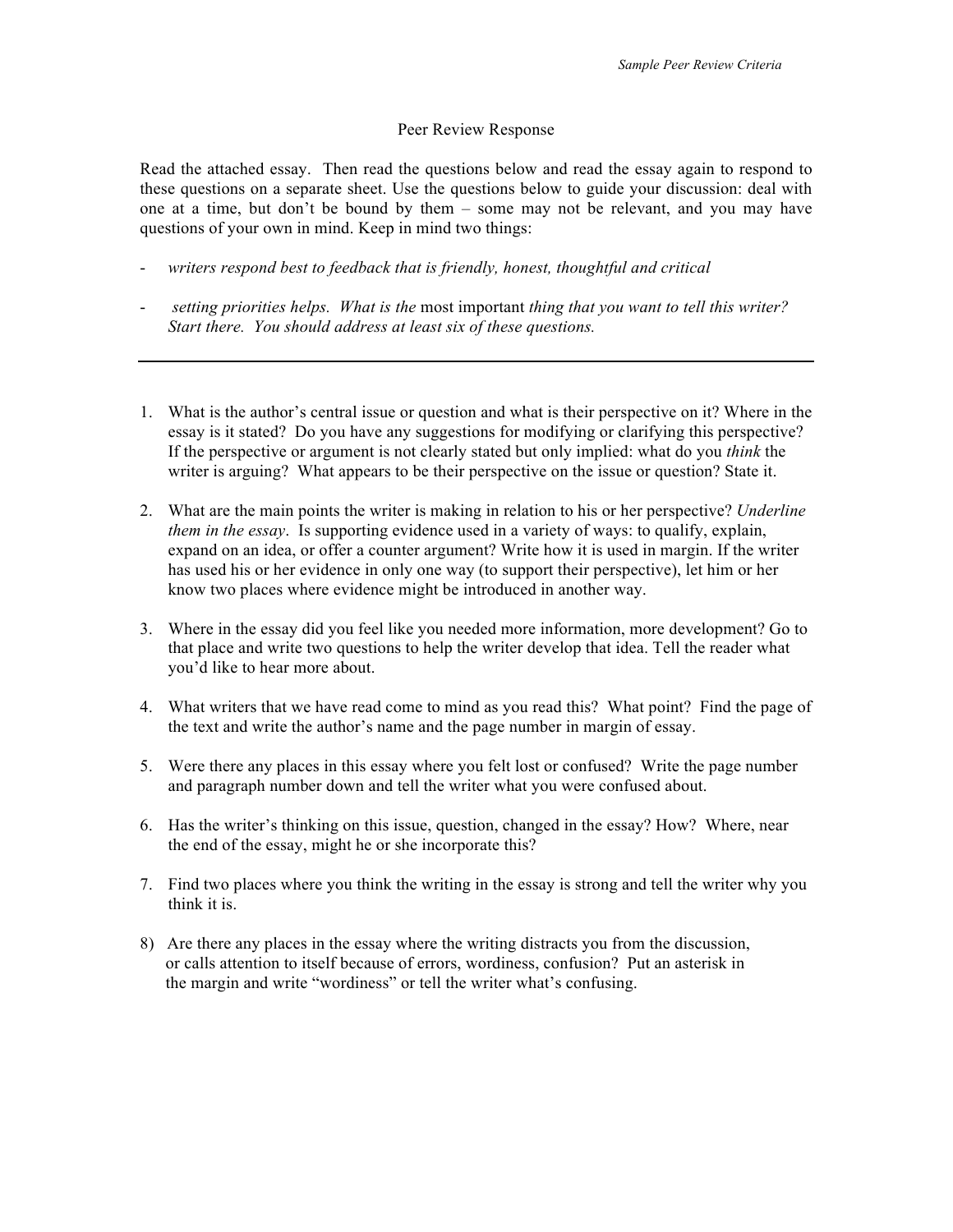## Peer-editing sheet

Author:

Editor:

1. What is the thesis of the essay? Is it clearly expressed?

2. Is the thesis too general? How could it be more specific and well-defined?

3. Does the title reflect the author's argument? Could it be more descriptive or creative?

4. Introduction: Did the first paragraph capture your interest? How? What strategies did the author use to draw your attention?

5. Does the author offer a clear analysis of the points s/he proposes or is it a description? Does s/he include concrete examples to support his or her argument?

6. Vocabulary: Does the author use specific and descriptive terms? Is any word repeated too frequently?

7. Does the essay have a conclusion that opens up the argument to a broader context? What is the conclusion?

8. How could the organization of this essay be improved?